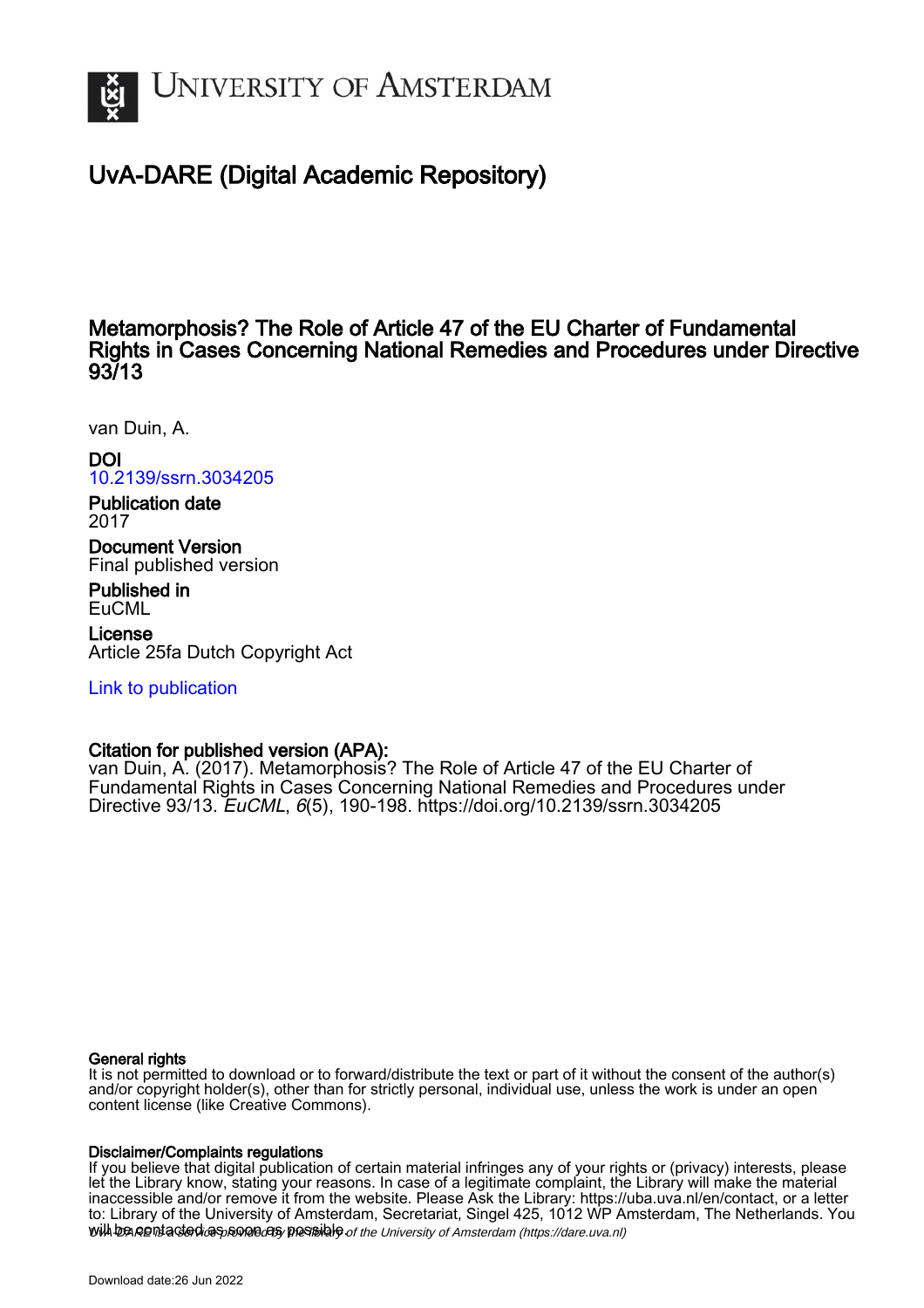## **Articles**

## Anna van Duin\*

# **Metamorphosis? The Role of Article 47 of the EU Charter of Fundamental Rights in Cases Concerning National Remedies and Procedures under Directive 93/13/EEC**

## **I. Introduction**

In the *Metamorphoses* ('Books of Transformation'), the Roman poet Ovid describes the myth of the seduction of the Phoenician princess Europa by the god Jupiter. Jupiter transforms himself into a white bull, seduces Europa and takes her away to Crete. The tale of Article 47 of the EU Charter of Fundamental Rights (Charter) appears to be one of transformation and seduction as well. Article 47 safeguards the individual right to an effective remedy before a court of law for violations of rights and freedoms guaranteed by EU law.1 It mirrors the obligation on the part of the EU Member States to provide remedies sufficient to ensure effective legal protection in the fields covered by EU law (Article 19(1) of the Treaty on the European Union (TEU)). At first sight, Article 47 stresses that individuals who can derive rights from EU law must have access to a court, a fair hearing and effective remedies to be able to exercise their rights (*ubi ius ibi remedium*2). It highlights the central role of courts in the protection of those rights, also – or perhaps: especially – when they are confronted with a (perceived) gap, shortfall or obstacle in the legislative framework. The Charter grants the right to effective judicial protection constitutional status in EU law: it has been transformed into a EU fundamental right with the same binding legal value as the Treaties, i.e. written primary law.3 Whether the Charter provides a new frame of reference or whether it only reaffirms preexisting rights, those rights have become more visible and possibly also more prominent.4 The high number of references to Article 47 in the case law of the EU Court of Justice (CJEU) demonstrates that it is certainly seductive. But it has yet to reveal its true nature: is the white bull as powerful as it looks?

While the importance of the right to effective judicial protection is widely acknowledged, there is confusion and even controversy about its actual implications, in particular for national civil courts. From the perspective of EU law, national courts are part of the decentralized enforcement system. Article 47 Charter reinforces their obligations in this respect; it emphasizes the link between the harmonization of rights at EU level and the enforcement and protection of those rights at the national level. But it also exposes tension between the role assigned to civil courts within their own legal systems and their obligations as decentralized EU-judges. Article 47 can be invoked only against the Member States and their (civil) courts, not against private parties. Thus, a vertical dimension is inserted in the judicial assessment of horizontal relationships.<sup>5</sup> This article revolves around the question how and why Article 47 may be referred to in European private law adjudication.6 What is the (added) value of Article 47 in judicial reasoning? Is a reference to Article 47 merely symbolic, is it an additional supporting argument, is it a last resort, or are there other explanations? I will explore the role of Article 47 in preliminary rulings of the CJEU concerning national remedies and procedures under Directive 93/13/EEC (Unfair Contract Terms Directive; UCTD).7 These rulings mostly pertain to civil

litigation between private parties about matters of private (i.e. contract) law, in which a civil court questions the adequacy of the applicable national (procedural) rules against the background of the UCTD. For example, if national legislation enables the creditor to enforce a loan agreement secured by a mortgage on the debtor's home, the debtor – if she is a consumer – must have an opportunity to challenge the terms of the contract on which the enforcement is based in court.<sup>8</sup> Is it an *effective remedy* if the court does not have the power to suspend the enforcement, and the consumer runs the risk of losing her home pending the decision?

First, I will explain the potential relevance of Article 47 Charter for civil courts, more particularly in the context of the UCTD (part 2). There are relatively many references to Arti-

- See also Sara Iglesias Sánchez, 'The Court and the Charter: The Impact of the Entry into Force of the Lisbon Treaty on the ECJ's Approach to Fundamental Rights' (2012) 49 Common Market Law Review 1565, 1574–1575. In this article, the principle of effective judicial protection predating the entry into force of the Lisbon Treaty as of 1 December 2009 will not be considered separately.
- **5** Chantal Mak, 'Rights and Remedies. Article 47 EUCFR and Effective Judicial Protection in European Private Law Matters' in Hans-Wolfgang Micklitz (ed), *Collected Courses EUI Summer School 'The Constitutionalization of European Private Law* (Oxford University Press) 242 <http://ssrn.com/abstract=2126551>.
- For the purposes of this article, European private law adjudication is understood as (i) the resolution of disputes between private parties on a matter of private law (ii) falling partly or entirely within the scope of EU law (iii) before the national civil courts of the EU Member States and via preliminary rulings from the CJEU in Luxembourg. This article will not address the issue of State liability for violations of EU law. For a recent judgment concerning State liability for judicial decisions in violation of EU law in the context of the UCTD, see: Case C-168/15 *Tomášová v Slovenská republika* ECLI:EU:C:2016:602.
- **7** Council Directive 93/13/EEC of 5 April 1993 on unfair terms in consumer contracts.
- **8** The term 'enforcement' refers here to a private party effectuating its subjective rights, as opposed to 'enforcement' in a regulatory sense, i.e. securing that a rule or policy is properly followed.

**<sup>\*</sup>** PhD researcher at the Centre for the Study of European Contract Law (CSECL), University of Amsterdam, Email: j. m. l.vanduin@uva.nl. My research for this article, which is part of my PhD project on the same topic, has benefitted greatly from the opportunity I have been given to cooperate with Prof Chantal Mak and Prof Fabrizio Cafaggi in two transnational projects (ACTIONES and RE-Jus) on the EU Charter of Fundamental Rights and effective remedies in EU law. I would also like to thank Dr Joasia Luzak, Prof Ivo Giesen, Irene Aronstein and my colleagues at CSECL for their valuable comments, as well as the two anonymous reviewers.

**<sup>1</sup>** Article 47 Charter reads as follows: "*Everyone whose rights and freedoms guaranteed by the law of the Union are violated has the right to an effective remedy before a tribunal in compliance with the conditions laid down in this Article. Everyone is entitled to a fair and public hearing within a reasonable time by an independent and impartial tribunal previously established by law. Everyone shall have the possibility of being advised, defended and represented. Legal aid shall be made available to those who lack sufficient resources in so far as such aid is necessary to ensure effective access to justice*."

**<sup>2</sup>** Where there is a right, there is a remedy. See e.g. Walter Van Gerven, 'Of Rights, Remedies and Procedures' (2000) 37 Common Market Law Review 501, 503.

**<sup>3</sup>** Article 6(1) TEU. See also Case C-279/09 *DEB v Bundesrepublik Deutschland* ECLI:EU:C:2010:811, para 30.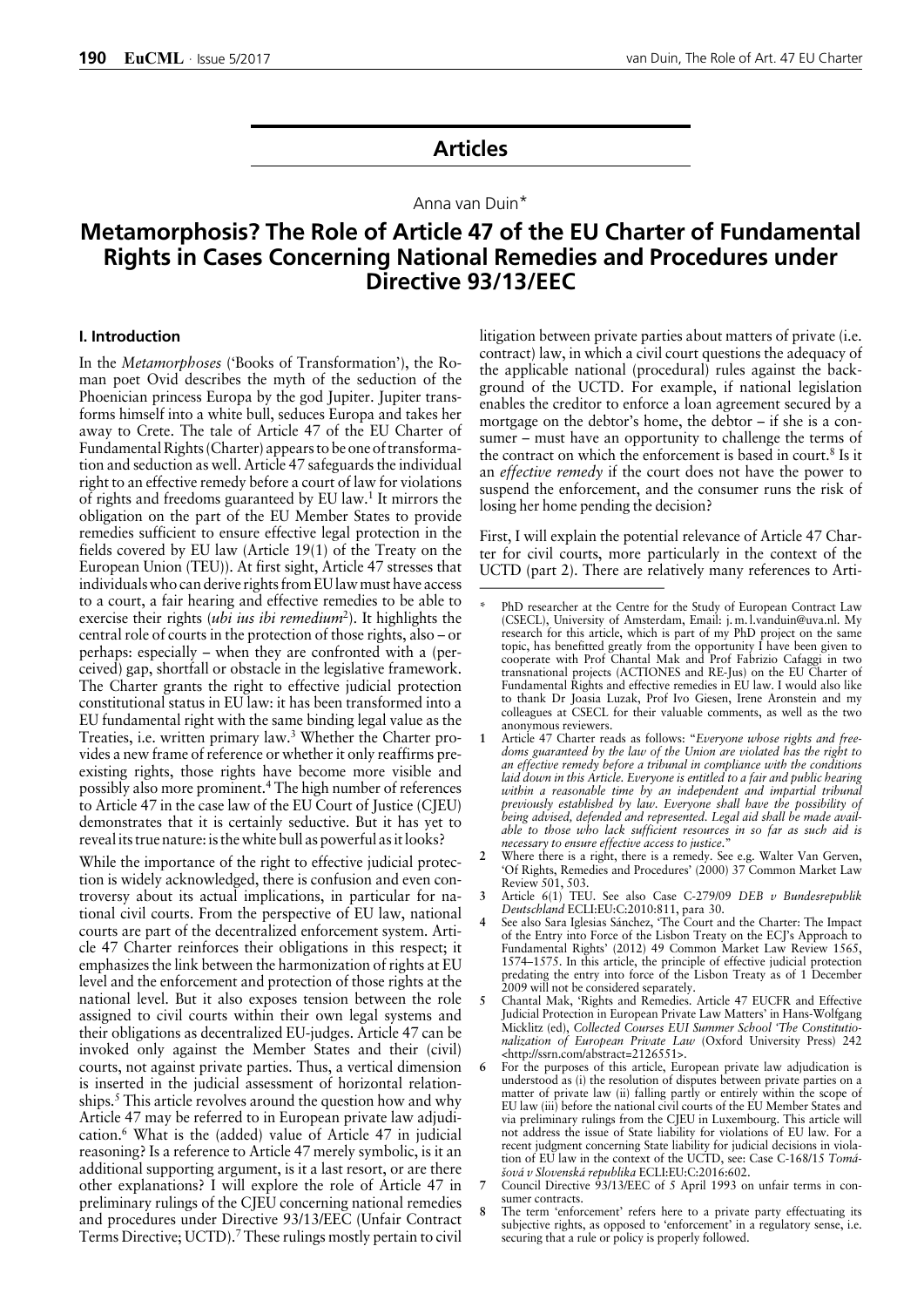cle 47, read in conjunction with the UCTD.<sup>9</sup> The CJEU has used Article 47 as an argument to strengthen the legal protection of consumers as well as their counterparties, i.e. professional traders who use standard terms and conditions. The case law of the CJEU in this area is a good starting point, because it may shed light on the main characteristics and constraints of Article 47 and give some guidance to national (civil) courts. The next step would be an analysis at the level of the Member States to examine how Article 47 is received there. In this article I will analyse four key judgments of the CJEU to discover how and why Article 47 may be referred to in judicial reasoning (part 3). I will pay special attention to the meaning of Article 47 vis-á-vis the (full) effectiveness of EU law, which is unclear (part 4).<sup>10</sup> A potential difference is the rationale behind a judicial intervention in (national) remedies and procedures. It seems to be no longer about 'proceduralisation'11 for the sole purpose of achieving the objectives of the UCTD: Article 47 may shift the focus from the effective enforcement of EU law towards individual rights protection. As such, Article 47 may provide a valuable tool for the interpretation of national remedies and procedures in light of EU law, and possibly even for setting aside conflicting rules and/or filling gaps. Could Article 47 entail a real metamorphosis?

## **II. Setting the scene: Article 47 of the Charter in European private law adjudication**

#### **1. The potential relevance of Article 47 for national civil courts**

Article 47 Charter has a twofold origin. On the one hand, it reflects the case law of the CJEU inspired by Articles 6 and 13 of the European Convention on Human Rights (ECHR).<sup>12</sup>

- an accessory character: its application is connected to (al- **<sup>9</sup>** Case C-372/10 *Hypoteční banka <sup>v</sup> Lindner* ECLI:EU:C:2011:745 (*Hypotečni banka*); Case C-433/11 *SKP v Polhošová* ECLI:EU:C:2012:702; Case C-472/11 *Banif Plus Bank v Csaba Csipai* ECLI:EU:C:2013:88 (*Banif Plus Bank*); Case C-470/12 *Pohotovost' v Vašuta* ECLI:EU: C:2014:101 (*Pohotovost'*); Case C-92/14 *Tudoran v SC Suport Colect* ECLI:EU:C:2014:2051; Case C-169/14 *Sánchez Morcillo v BBVA* (*Sánchez Morcillo I*); Case C-34/13 *Kušionová v SMART Capital* ECLI:EU: C:2014:2189 (*Kušionová*); Case C-539/14 *Sánchez Morcillo v BBVA* ECLI:EU:C:2015:508 (*Sánchez Morcillo II*); Case C-49/14 *Finanmadrid EFC SA v Albán Zambrano* ECLI:EU:C:2016:98 (*Finanmadrid*); Case C-7/16 *Banco Popular Español v Giráldez Villar* ECLI:EU:C:2016:523; Case C-380/15 *Garzón Ramos v Banco de Caja España de Inversiones* ECLI:EU:C:2016:112; Case C-119/15 *Biuro podróży 'Partner' v Prezes Urzędu Ochrony Konkurencji i Konsumentów* ECLI:EU:C:2016:987 (*Biuro podróży 'Partner'*); Case C-503/15 *Margarit Panicello v Hernández Martínez* ECLI:EU:C:2017:126 (*Margarit Panicello*).
- **10** See e.g. Sacha Prechal and Rob Widdershoven, 'Redefining the Relationship between "Rewe-Effectiveness" and Effective Judicial Protection' (2011) 4 Review of European administrative law 31; Koen Lenaerts, 'The Court of Justice of the European Union and the Protection of Fundamental Rights' [2011] Polish Yearbook of International Law 79; Marek Safjan and Dominik Düsterhaus, 'A Union of Effective Judicial Protection: Addressing a Multi-Level Challenge through the Lens of Article 47 CFREU' (2014) 33 Yearbook of European Law 3; Jasper Krommendijk, 'Is There Light on the Horizon? The Distinction between "Rewe Effectiveness" and the Principle of Effective Judicial Protection in Article 47 of the Charter after Orizzonte' (2016) 53 Common Market Law Review 1395.
- **11** Federico Della Negra, 'The Uncertain Development of the Case Law on Consumer Protection in Mortgage Enforcement Proceedings: *Sánchez Morcillo* and *Kušionová'* (2015) 52 Common Market Law Review 1009, 1010.
- **12** See Article 52(3) Charter and Explanations relating to the Charter of Fundamental Rights [2007] OJ C303/02, 29-30. See also e.g. Joined Cases C-317/08, C-318/08, C-319/08 and C-320/08 *Alassini v Telecom Italia SpA* ECLI:EU:C:2010:146 (*Alassini*), para 61; Case C-199/11 *European Community v. Otis et al.* ECLI:EU:C:2012:684 (*Otis*), paras 46-47. The CJEU has held that in cases covered by (aspects of) EU law it is necessary to refer only to Article 47 Charter, and not also to Articles 6 and 13 ECHR: Case C-386/10 *Chalkor AE Epexergasias Metallon v European Commission* ECLI:EU:C:2011:815, para 51. See on the relationship between Article 47 Charter and the ECHR further: Sacha

Its application relates to the CJEU's (accessory) competence to provide fundamental rights protection.13 On the other hand, the origins of Article 47 are related to the judge-made principles of equivalence and effectiveness, which are designed to test the compliance of national (enforcement) measures with EU law.<sup>14</sup> These principles mark the borders of the procedural autonomy of the Member States. The EU legal order relies strongly on the cooperation of the Member States and their courts; there are no general 'EU remedies' or 'EU procedures'. The choice of remedies is primarily a task for the (national) legislature, and then for the parties who bring a claim before a (national) court.<sup>15</sup> Yet it is often left to the judiciary to assess whether the applicable legal norms – both substantive and procedural – are up to standard; this is where Article 47 might come into play. Article 47 may be used to address shortcomings in the protection of EU rights through national remedies and procedures. It could be a signal that the level or scope of protection is insufficient or incomplete and needs to be "upgraded".16 Article 47 takes effect indirectly via the application and interpretation of national private law and civil procedure by (civil) courts, in dialogue with the CJEU.17 Remedies and procedures are (re) interpreted and developed in light of the EU rights they serve to protect, arguably so that they turn into 'hybrids' insofar as they take up elements of national law as well as European requirements.18

There are numerous areas of private law in which substantive rights have been (fully or partially) harmonized and where a 'hybridization' of remedies and procedures is taking place, not only in cross-border cases. Consumer law and in particular the *ex officio* control of unfair terms on the basis of the UCTD have turned into an area of interaction and friction between EU law and national law.<sup>19</sup> Article 47 Charter has<br>an accessory character: its application is connected to (al-

Prechal, 'The Court of Justice and Effective Judicial Protection: What Has the Charter Changed?' in C Paulussen and others (eds), *Fundamental rights in international and European law: public and private law perspectives* (TMC Asser Press 2015).

- **13** See Articles 51(1) and 52(2) Charter; Case C-617/10 *Åklagaren v Åkerberg Fransson* (*Åkerberg Fransson*) ECLI:EU:C:2013:105, para 19; Case C-206/13 *Siragusa v Regione Sicilia – Soprintendenza Beni Culturali e Ambientali di Palermo* ECLI:EU:C:2014:126, paras 31 and 32. See further Malu Beijer, 'Active Guidance of Fundamental Rights Protection by the Court of Justice of the European Union: Exploring the Possibilities of a Positive Obligations Doctrine' (2015) 8 Review of European administrative law 127, 136.
- **14** Angela Ward, 'Article 47 Right to an Effective Remedy. E. Evaluation' in S Peers and others (eds), *The EU Charter of Fundamental Rights: A Commentary* (Hart Publishing 2014) 1273. See e.g. *Sánchez Morcillo I* (n 10), para 35; Case C-61/14 *Orizzonte Salute v Ministero della Giustizia* ECLI:EU:C:2015:655 (*Orizzonte Salute*), para 48.
- **15** Fabrizio Cafaggi and Paola Iamiceli, 'The Principles of Effectiveness, Proportionality and Dissuasiveness in the Enforcement of EU Consumer Law: The Impact of a Triad on the Choice of Civil Remedies and Administrative Sanctions'(2017) 25EuropeanReviewof PrivateLaw575, 580.
- **16** Norbert Reich, 'The Principle of Effectiveness and EU Private Law' in Ulf Bernitz, Xavier Groussot and Felix Schulyok (eds), *General Principles of EU law and European Private Law* (Kluwer Law International 2013) 308–309.
- **17** By its nature, Article 47 Charter cannot be invoked directly against private parties. From a private law perspective, the question is whether and to what extent Article 47 may bring about legal consequences in horizontal relationships.
- **18** Reich (n 16) 308–309. See also Bart Krans, 'EU Law and National Civil Procedure Law: An Invisible Pillar' (2015) 23 European Review of Private Law 567.
- **19** Hans-W Micklitz and Norbert Reich, 'The Court and Sleeping Beauty: The Revival of the Unfair Contract Terms Directive (UCTD)' (2014) 51 Common Market Law Review 771. See also VericaTrstenjak, 'Procedural Aspects of European Consumer Protection Law and the Case Law of the CJEU' [2013] European Review of Private Law 451; Oliver Gerstenberg, 'Constitutional Reasoning in Private Law: The Role of the CJEU in Adjudicating Unfair Terms in Consumer Contracts' [2015] European Law Journal 599.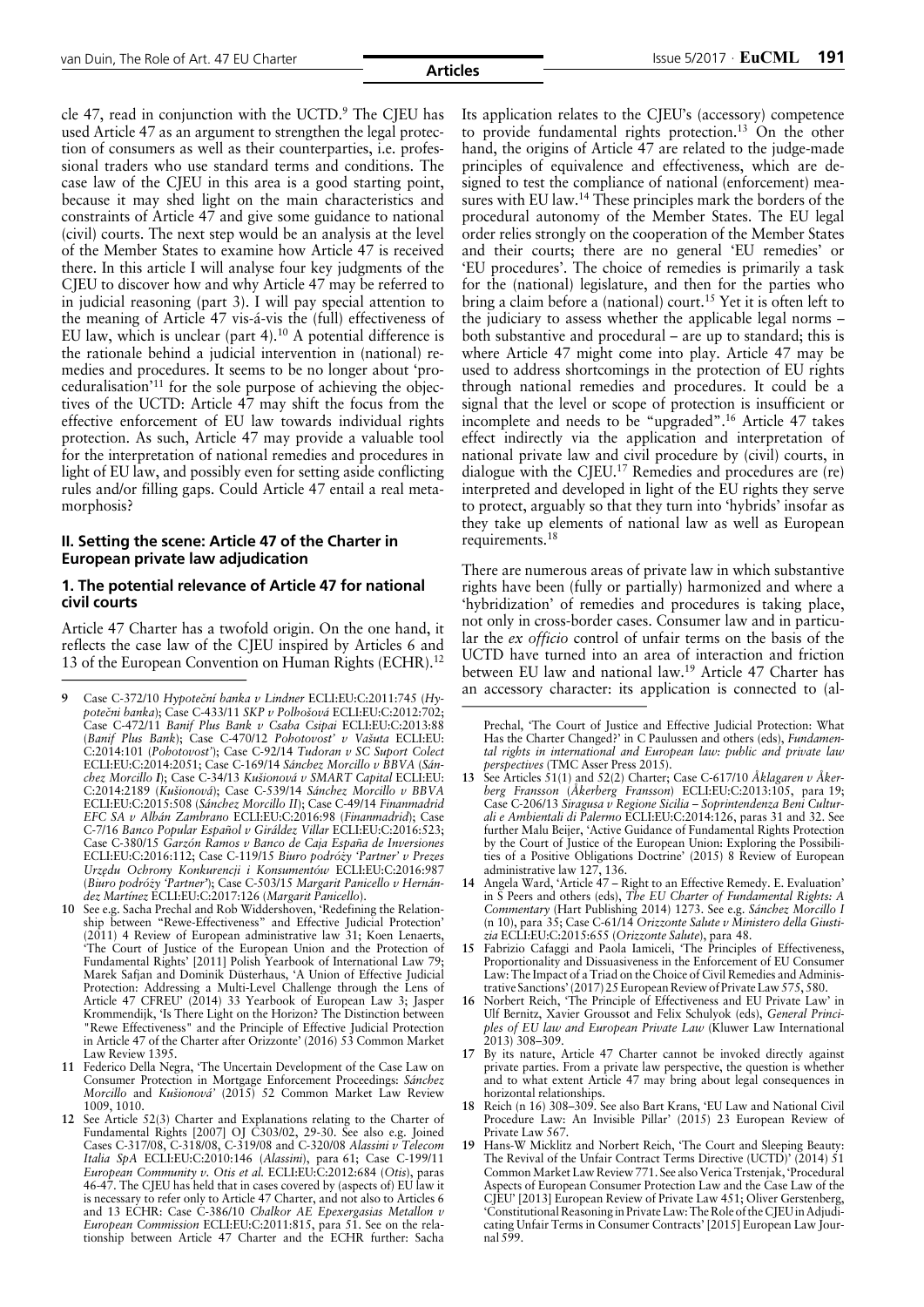leged) violations of EU law.20 It may be triggered as soon as a case covers aspects of EU law, e.g. as soon as a dispute involves a contract between a trader and a consumer. Therefore, the potential relevance of Article 47 for national civil courts can hardly be ignored: they are expected to provide effective judicial protection in practice to private parties. Despite its potentially wide ramifications, the impact of the Charter on the 'Europeanization' of national private law and civil procedure is still unchart(er)ed territory.<sup>21</sup> Article 47 appears to have a universal nature: it safeguards the right to effective judicial protection for everyone against the violation of *all* EU rights and freedoms, not only Charter rights, and regardless of the (vertical or horizontal) nature of the underlying legal relationship. From the perspective of civil courts, however, it is relevant how EU law is embedded in their own national law. Judges perform different tasks in civil proceedings than in administrative or criminal proceedings, because the position of the parties vis-à-vis each other is different, as well as the rules governing the legal relationship between the parties and the resolution of disputes arising out of it. In civil litigation, there is always a tension between one party's right to an effective remedy and the other party's rights of the defence, which are both protected by Article 47.22 Not everything constitutes a violation of (EU) fundamental rights. The right to effective judicial protection, or rather a lack thereof, may nevertheless become an issue when, for instance, a rule obstructs a party's access to justice or when there is no provision that links a remedy to a rights violation, which means that EU rights cannot be enforced and protected. Some examples will be discussed below.

#### **2. A multi-faceted provision**

Article 47 Charter is a multi-faceted provision: it comprises both the right to an effective remedy before a court of law (first paragraph) and fair trial or due process rights (second and third paragraph). It stresses the need for both *remedies* capable of redressing violations of EU rights, and *procedures* allowing actual access to a court and granting fair prospects for a case to be adjudicated. $23$  The substantive and procedural components of Article 47 are intertwined. An effective judicial remedy presupposes access to a court, which implies a fair hearing; it includes the right to a reasoned decision; and it requires effective, proportionate and dissuasive sanctions.24 The distinction between rights, remedies and procedures is not clear-cut.25 Rights create material legal positions for individuals, but without accompanying remedies they remain illusory. Remedies are intended to enforce rights or to redress infringements of rights.26 Procedures are intended to make remedies operational: they facilitate the litigating parties as well as the court.<sup>27</sup> Because procedures determine how much substance can be achieved by whom, $28$  they are as important as substantive remedies from the perspective of effective judicial protection. For instance, if a (domestic) court far away from the consumer's place of residence cannot examine *ex officio* the unfairness of a clause conferring exclusive territorial jurisdiction on that court, this could cause the consumer "to forgo any legal remedy or defence".29 This could even become a fundamental rights issue if consumers are effectively denied the opportunity to present their case before the court.30

In its case law on the UCTD, the CJEU does not make a strict distinction between remedies and procedures. The bottomline is that there must be national measures in place to enable the enforcement of the UCTD in court.<sup>31</sup> An example of a substantive remedy would be the provision in the Dutch Civil Code that a stipulation in standard terms and conditions is

voidable ("*vernietigbaar*") if it is unreasonably burdensome.32 The CJEU's interpretation of the UCTD also includes procedural elements and influences the substantive remedy as well as the powers and duties of the civil court in consumer cases.33 However, the judgments referring to Article 47 Charter – read in conjunction with the UCTD – suggest that there is a distinction, and that the term 'remedy' in Article 47 should be understood in a purely *procedural* sense, relating to the availability of a means to initiate proceedings (a judicial remedy). The judgments discussed below all relate to procedural rules and safeguards, in particular the right to be heard as a core element of the right to a fair hearing. In general terms, procedural rules pertain to judicial organization, jurisdiction and the conduct of proceedings before courts.34 Thus, the focus on procedures ties in with the vertical dimension of Article 47.

#### **3. Article 47 in the context of Directive 93/13/EEC**

The UCTD is a minimum harmonization directive that has been implemented in national legal systems in different ways.35 There is no 'common core' of rules governing its enforcement. The UCTD requires that unfair terms in a contract concluded between a trader and a consumer are "not binding" (Article 6(1) UCTD) and that "adequate and effective means" exist to prevent the continued use of unfair contract terms (Article 7(1) UCTD), but it is silent as to specific remedies and procedures that must be followed to obtain those remedies. These are, in principle, governed by national law. In settled case law that predates the entry into force of the Charter, the CJEU has developed a set of require-

- **20** See e.g. Herwig Hofmann, 'Article 47 Right to an Effective Remedy. D. Analysis. III. Specific Provisions (Meaning)' in S Peers and others (eds), *The EU Charter of Fundamental Rights: A Commentary* (Hart Publishing 2014) 1215.
- **21** Chantal Mak, 'Unchart(er)ed Territory: EU Fundamental Rights and National Private Law' in AS Hartkamp and others (eds), *The Influence of EU Law on National Private Law* (Kluwer 2014).
- **22** See e.g. *Otis* (n 12), para 48; *Hypotečni banka* (n 9), para 46.
- **23** Hofmann (n 20) 1216.
- **24** See respectively: *Alassini* (n 12), para 62; *Otis* (n 12), paras 48-49; *Pohotovost'* (n 9), para 53; Case C-112/13 *A. v B.* ECLI:EU: C:2014:2195, para 51; Case C-437/13 *Unitrading v Staatssecretaris van Financiën* ECLI:EU:C:2014:2318, para 20; *Kušionová* (n 9), para 59.
- **25** See further Van Gerven (n 2) 502, 525; Martin Ebers, *Rechte, Rechtsbehelfe Und Sanktionen Im Unionsprivatrecht* (Mohr Siebeck 2016) 52.
- **26** Johanna Engström, 'The Europeanization of Remedies and Procedures the Principle of Effective Judicial Protection in the Swedish Judicial Habitat' (2011) 23 European Review of Public Law 577, 577, 582–583; Van Gerven (n 2) 502–503.
- **27** Nina Półtorak, *European Union Rights in National Courts* (Wolters Kluwer 2015) 9-10.
- **28** Hanna Schebesta, 'Procedural Theory in EU Law' in K Purnhagen and P Rott (eds), *Varieties of European Economic Law and Regulation. Liber Amicorum for Hans Micklitz* (Springer 2014) 853.
- **29** Case C-137/08 *VB Pénzügyi Lízing v Schneider* ECLI:EU:C:2010:659, para. 54. See also Joined Cases C-240/98 to C-244/98 *Océano Grupo Editorial v Murciano Quintero* ECLI:EU:C:2000:346, para 22, referring to para 1(q) of the Annex to the UCTD.
- **30** See e.g. *DEB* (n 3), para 45.
- **31** Półtorak (n 27) 10 defines remedies even more broadly as "all substantive, procedural or technical principles and provisions which are to ensure protection or rights derived from EU law".
- **32** Article 6:233(a) of the Dutch Civil Code (*Burgerlijk Wetboek*).
- **33** See for a more elaborate overview: Arthur S Hartkamp, '*Ex officio* Application in Case of Unenforceable Contracts or Contract Clauses: EU Law and National Laws Confronted' in L Gullifer and S Vogenauer *English and European Perspectives on Contract and Commercial Law, Essays in Honour of Hugh Beale* (Hart Publishing 2014) 467-484.
- **34** Van Gerven (n 2) 524; Magdalena Tulibacka, 'Europeanization of Civil Procedure: In Search of a Coherent Approach' (2009) 46 Common Market Law Review 1527, 153.
- **35** As shown by e.g. the Report of the Fitness Check on Council Directive 93/13/EEC of 5 April 1993 on unfair terms in consumer contracts, published by the European Commission (Brussels, 29 May 2017): http:// ec.europa.eu/newsroom/just/item-detail.cfm?item\_id=59332.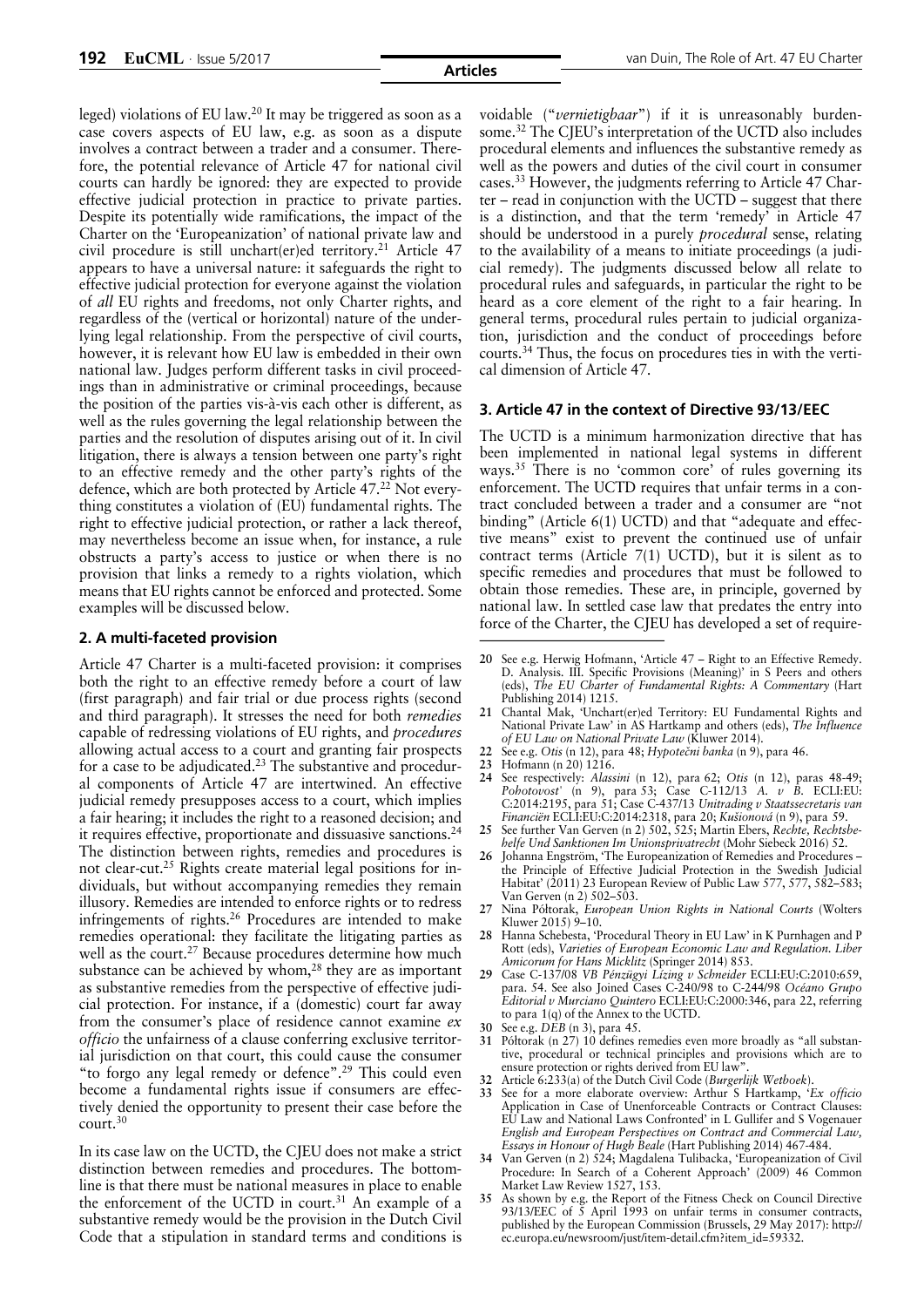ments on the basis of the principles of equivalence and effectiveness – in particular the full effectiveness (*effet utile*) of the UCTD – that demand positive action from the Member States and their (civil) courts. The CJEU's case law has been called rather invasive and purpose-oriented.<sup>36</sup> There is a delicate balance between the Scylla of reducing the Member States' discretion through judicial interpretation and the Charybdis of leaving consumers completely defenseless.37 The stream of preliminary references has not yet come to a halt. Those references expose diverging views on the role, powers and duties of civil courts in the enforcement and protection of EU rights. For instance, should the court be able to correct a procedural inequality between the parties, even where that would be at odds with the limited scope of the proceedings? To what extent do consumers need special protection when they are involved in litigation? How can the rights and interests of the litigating parties be balanced against each other?

Here we may set our sights on Article 47 Charter. Some believe that Article 47 could serve as a justification for more (CJ)EU interference in national legal systems, others argue that it could give a further impulse to the 'Europeanization' of remedies and procedures.38 This gives rise to the question whether Article 47 Charter can be used as a basis to pose requirements to (judicial) remedies and procedures, and if so, to what extent and to what end. Article 47 contains the overarching fundamental right to effective judicial protection, but it does not prescribe any specific measures. Due to its accessory character, potential issues may emerge in connection with the protection of substantive EU rights. Pursuant to Article 52(1) Charter, the test is whether a limitation of a right recognised by the Charter is necessary and proportionate in light of the objectives of general interest pursued. This presumes (a certain degree of) procedural autonomy. One explanation for the focus on procedures could be that Article 47 is seen as separate from the *effet utile* of EU law, which leaves (much) less room for the Member States' discretion.39 The CJEU has, for instance, interpreted Article 6(1) of the UCTD as meaning that national courts cannot revise the content of unfair terms, and that the right of consumers to full restitution of amounts paid on the basis of unfair terms cannot be limited in time. $40$  The emphasis appears to be placed on dissuasiveness (i.e. deterrence) in light of the public interest to eliminate unfair terms from consumer contracts. Article 47 Charter could shift the focus from sanctions to actual redress for the party whose (EU) rights have been infringed. The right to an effective judicial remedy could be seen as an extra guarantee of the full effect of those rights.<sup>41</sup> In this respect, the question is not only to what extent limitations are permitted, but also whether Article 47 may be advanced as an argument to broaden the scope of (judicial) remedies and the legal consequences attached to them.

#### **III. Effective judicial protection and unfair contract terms**

#### **1. Key judgments**

Now I will analyse four judgments that stand out the most in the context of the UCTD, because the CJEU gives quite extensive consideration to Article 47 Charter. Two of those judgments (*Kušionová* and *Sánchez Morcillo I*) relate to consumers, the other two (*Banif Plus Bank* and *Biuro podróży 'Partner'*) to traders. Article 47 applies to all national schemes that are an implementation of the UCTD.<sup>42</sup> Whereas it appears that Article 47 can be raised *ex officio*, <sup>43</sup> the question is still open if and when courts must or should do so. Despite the binding legal status of Article 47, the CJEU's

case law seems to be quite arbitrary so far. The CJEU does not always (explicitly) refer to Article 47, even where the right to an effective judicial remedy is at stake.<sup>44</sup> Whether or not it is mentioned in the request for a preliminary ruling is not an indicator. In *Kušionová*, the referring court had framed its request on the basis of the UCTD and Article 38 Charter, which lays down the principle that EU policies shall ensure a high level of consumer protection. The CJEU nevertheless considered that the request "in essence" related to Article 47.45 By contrast, in another case, the CJEU found that it was "not necessary" to answer the questions relating to the Charter.46 As a consequence, it is hard to identify what the essence of Article 47 is according to the CJEU.

In line with its twofold origin, Article 47 Charter appears to have two main aims: (i) individual rights protection, and (ii) the effective enforcement of EU law. These aims do not necessarily coincide. National courts are not only obliged to ensure the effectiveness of the protection afforded by the UCTD, they must *also* respect the requirements of effective judicial protection, as guaranteed by Article 47.<sup>47</sup> These two types of protection overlap to a large extent as far as the effective (judicial) protection of consumers is concerned, although they serve different purposes.48 In *Sánchez Morcillo I*, the CJEU held that the obligation for the Member States to ensure the effectiveness of rights that parties derive from the UCTD *implies* a requirement of judicial protection, guaranteed by Article 47 Charter.<sup>49</sup> The two types of protection do not (entirely) overlap if certain measures would be justified to enhance the (full) effectiveness of the UCTD, but where that would be at the expense of essential procedural safeguards. In *Biuro podróży 'Partner'*, the CJEU confirmed that *any* person whose rights guaranteed by EU law – of

- **37** Gerstenberg (n 19) 601.
- **38** Dorota Leczykiewicz, '"Where Angels Fear to Tread": The EU Law of Remedies and Codification of European Private Law' [2012] European Review of Contract Law 47, 47, 58; Hans-W Micklitz, 'The ECJ between the Individual Citizen and the Member States: A Plea for a Judge-Made European Law on Remedies' in HW Micklitz and B De Witte (eds), *The European Court of Justice and the Autonomy of the Member States* (Intersentia 2012) 362–363. See also Norbert Reich, *General Principles of EU Civil Law* (Intersentia 2014) 99 and Van Gerven (n 3), who has argued for a test of 'adequacy' rather than effectiveness.
- **39** Janek Tomasz Nowak, 'De bevoegdheid van EU-Lidstaten voor de aanname van regels van nationaal procesrecht: grenzen in de rechtspraak van het Hof van Justitie' in N Cariat and JT Nowak (eds), *Le droit de l'Union européenne et le juge belge – Het recht van de Europese Unie en de Belgische rechter* (Bruylant 2015) 36.
- **40** Case C-618/10 *Banco Español de Crédito v Calderón Camino* ECLI:EU: C:2012:349 (*Banesto*); Joined Cases C-154/15, C-307/15 and C-308/15 *Gutiérrez Naranjo vCajasurBanco*ELCI:EU:C:2016:980.
- **41** L. Cariolou and A. Demetriades, 'Article. 47. Right to an Effective Remedy and to a Fair Trial', in EU Network of Independent Experts on Fundamental Rights, *Commentary of the Charter of Fundamental Rights of the European Union*, 2006, 359-371 (available on http:// ec.europa.eu/justice/fundamental-rights/files/networkcommentaryfinal\_en.pdf), 360. See also Case C-198/13 *Hernández v Reino de España* ECLI:EU:C:2014:2055, para 47.
- **42** See e.g. *Biuro podróży 'Partner'* (n 9), para 25.
- **43** See *DEB* (n 3), para 33.
- **44** See e.g. Case C-415/11 *Aziz v Catalunyacaixa* ECLI:EU:C:2013:164.
- **45** *Kušionová* (n 9), para 45.
- **46** *Finanmadrid* (n 9), para 58.
- **47** See e.g. *Banif Plus Bank* (n 9), paras 27 and 29.
- **48** See also Della Negra (n 9) 1026. **49** S*ánchez Morcillo I* (n 9), para 35.
- 

**<sup>36</sup>** See e.g. Verica Trstenjak and Erwin Beysen, 'European Consumer Protection Law: Curia Semper Dabit Remedium?' (2011) 48 Common Market Law Review 95, 123–124. It has even been said that Member States no longer have any procedural autonomy: Michal Bobek, 'Why There Is No Principle of "Procedural Autonomy" of the Member States' in Hans-Wolfgang Micklitz and Bruno De Witte (eds), *The European Court of Justice and the Autonomy of the Member States* (Intersentia 2012) 320–321.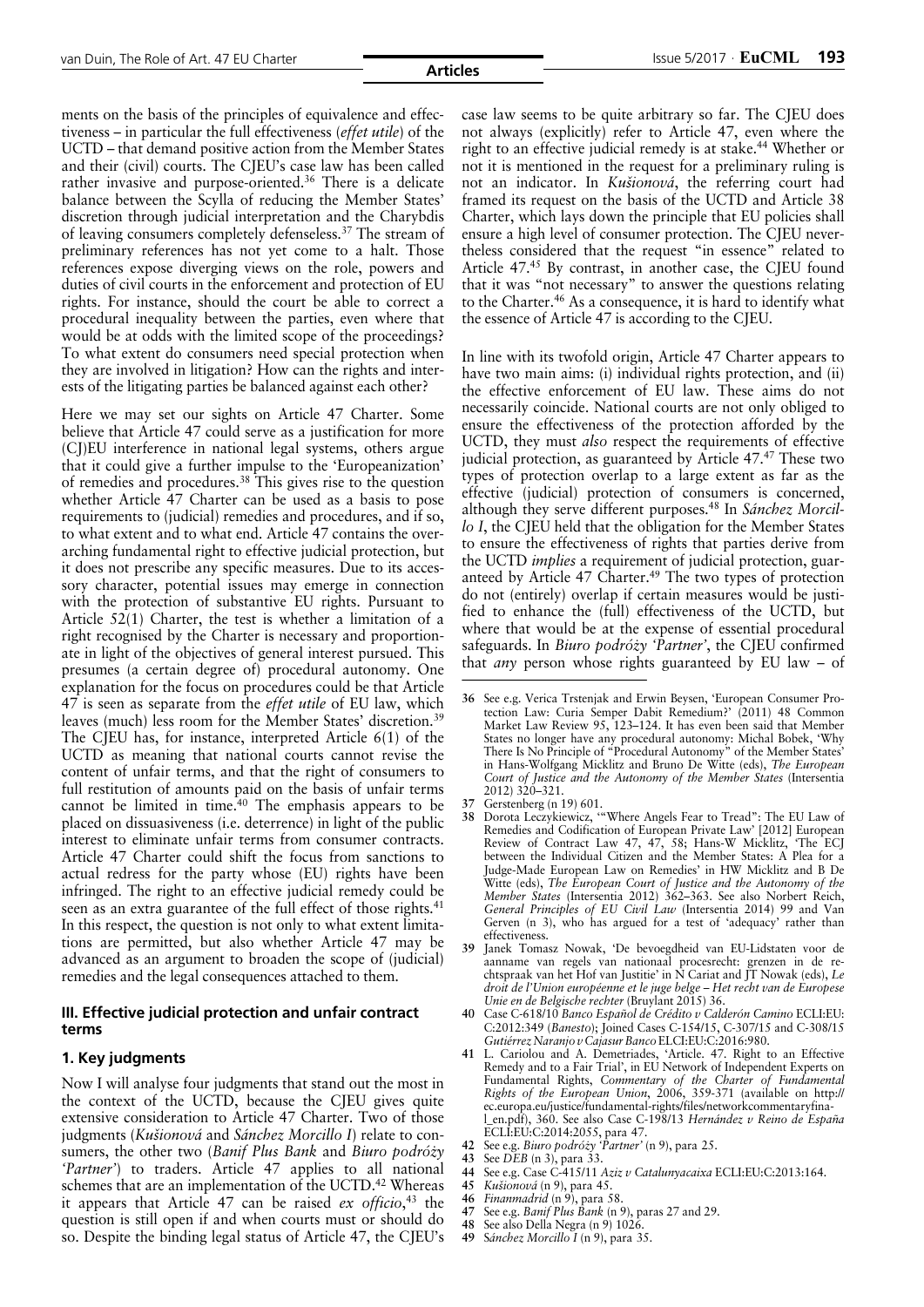which Article 47 forms a part – might be infringed is entitled to an effective remedy, even if there is no other basis in EU legislation that provides for a scheme of effective judicial protection.<sup>50</sup> Traders cannot derive any rights from the UCTD, but that does not deprive them of procedural safeguards. Of course, the case must still fall within the scope of EU law for Article 47 to apply: there must be a connecting link to substantive EU rights such as those enshrined in the UCTD. This link exists when those rights are enforced against a trader, who can then rely on Article 47.

#### **2.** *Kušionová* **vs** *Aziz***: interim relief as an effective judicial remedy**

Before *Kušionová*, the CJEU had already required on a few other occasions that Member States made legislative changes to provide for interim relief, where that was the only way to ensure the protection of EU rights. This has sparked a debate about judicial law-making and the CJEU's competence to conceive 'new' remedies. The Treaties (and the Charter) $51$  are not meant to create remedies other than those already laid down by national law, unless the structure of the national legal system is such that there is no remedy making it possible, not even indirectly, to ensure respect for the rights which individuals derive from EU law.52 In *Kušionová*, the CJEU insisted on the availability of interim relief as a cornerstone of effective (judicial) protection against violations of EU law, in this case: the UCTD.<sup>53</sup> Article 47 Charter was used to stress the need for an effective judicial remedy against the (extrajudicial) enforcement of a loan secured by a charge on the consumer's family home.54 The UCTD is silent as to the enforcement of charges.<sup>55</sup> While the choice of remedies remains within their discretion, the Member States must ensure that (i) remedies exist and (ii) those remedies are effective, proportionate and dissuasive (the duty of sincere cooperation laid down in Article 4(3) TEU). The CJEU held that a judicial remedy must be available to the consumer to challenge an enforcement based on potentially unfair contract terms, which allows the national court to adopt interim measures to prevent the sale from going ahead. This is especially important if the consumer risks losing her family home (Article 7 Charter), which places her family in a vulnerable position. The lack of an effective judicial remedy would seriously undermine the rights afforded to consumers under the UCTD.56 The CJEU considered inter alia that in Slovakia, *ex ante* and *ex post* remedies were available to the consumer to contest the sale, albeit under time-limits. Moreover, it was possible for the court to adopt interim measures and to declare the sale void, which retrospectively placed the consumer in a situation almost identical to her original situation. It was ultimately for the referring Slovakian court to determine whether the applicable procedural rules were adequate.<sup>57</sup>

It is difficult to say what distinguishes the reasoning of the CJEU on the basis of the Charter from a reasoning based on (full) effectiveness. The CJEU basically examined whether the available interim measures were an adequate and effective means to protect consumers against (allegedly) unfair contract terms. Consumer protection is, however, not absolute. It has been observed that the CJEU should have assessed instead whether a restriction (i.e. time-limit) of the consumer's right to bring an action (Article 47 Charter) could be justified by the need to ensure the efficiency of enforcement proceedings, or whether an interference with the consumer's right to respect for private and family life (Article 7 Charter) was necessary and proportionate in light of the creditor's interest in a swift enforcement of the debt.<sup>58</sup> This would indeed appear to be more in line with the test under Article 52

(1) Charter. The outcome could very well be the same (i.e. national law is or is not compatible with EU law), but the reasoning is different. The CJEU's reasoning in *Kušionová* does not show that a balance has been struck:<sup>59</sup> it focuses more on (full) effectiveness and dissuasiveness. A possible explanation for this is the accessory character of Article 47: it appears to be instrumental to achieve the UCTD's objectives, i.e. to ensure a high level of consumer protection under the UCTD. This finding lays bare the legal-political question what the main purpose of effective judicial protection is: individual rights protection, or the effective enforcement of EU law? And if it is the former, then protection to what end and for whom?

Remedies must not only be available, they must also be effective. In *Aziz*, a case from Spain, the CJEU already made clear that the possibility for the consumer to claim compensation in declaratory proceedings after the sale had already taken place did not offer sufficient protection against an unlawful eviction. The UCTD precluded a procedural regime where it was impossible for the court to grant interim relief capable of staying or terminating the enforcement proceedings in order to guarantee the full effectiveness of its final decision about the (un)fairness of the contract terms on which the enforcement was based.60 Like in *Kušionová*, the CJEU focused on the procedural means at the disposal of consumers to take legal action and to exercise their rights, not on the question to what extent a restriction of the consumer's grounds for opposition against enforcement could be justified. In this respect, it is interesting to note that the Spanish Constitutional Court had come to a different conclusion than the CJEU. It had found that the regime at issue did *not* violate the right to effective judicial protection (Article 24 (1) of the Spanish Constitution), due to the limited scope of the enforcement proceedings. A restriction of the debtor's opposition grounds was justified in light of the creditor's right to claim payment. The debtor had consented to the mortgage arrangement and thus, to a limitation of her defence possibilities; besides, the door to declaratory proceedings was left open.61 Spanish courts then turned to EU consumer law, which entailed a switch in perspective from the constitutional rights of Spanish citizens to their rights as

- **55** Ibid, para 49. See also Case C-280/13 *Barclays Bank v Sánchez García* ECLI:EU:C:2014:279, para 37; *Banesto* (n 40), para 45.
- **56** Ibid, paras 63-64 and 66.
- **57** Ibid, para 68. **58** Della Negra (n 11) 1024, 1030. By comparison, see e.g. *Buckland v the*
- *United Kingdom*, App no 40060/08 (ECtHR, 18 September 2012) and *Sajó et al. v Slovenia*, App no 31371/12 (ECtHR, 25 April 2017).
- **59** Ibid 1030.
- **60** *Aziz* (n 44), paras 59-61.
- **61** *Tribunal Constitutional de España*, order 113/2011 of 19 July 2011 ECLI:ES:TC:2011:113A. See also Sara Iglesias Sánchez, 'Unfair Terms in Mortgage Loans and Protection of Housing in Times of Economic Crisis: Aziz v. Catalunyacaixa' (2014) 51 Common Market Law Review 955, 970.

**<sup>50</sup>** *Biuro podróży 'Partner'* (n 9), para 26. In the words of Advocate General Wathelet: "to require that a rule of EU law, which entails the applicability of the Charter, should also confer a specific subjective right capable of having been breached in the case of the person concerned seems to me to contradict the liberal intention that underpins Article 47 of the Charter" (Case C-682/15 Berlioz Investment Fund, Opinion of AG Wathelet, ECLI:EU:C:2017:2, para. 63).

**<sup>51</sup>** Explanations relating to the Charter of Fundamental Rights (n 12), 29. See also Article 6(1) TEU and Article 52(2) Charter.

**<sup>52</sup>** Case C-158/80 *Rewe-Handelsgesellschaft Nord v Hauptzollamt Kiel* [1981] ECR 1805, para 44; Case C-432/05 *Unibet v Justitiekanslern* ECLI:EU:C:2007:163, para 40; Case C-583/11 *Inuit v European Parliament and Council of the European Union* ECLI:EU:C:2013:625, paras 103-104.

**<sup>53</sup>** *Kušionová* (n 9), para 59. See also *Aziz* (n 44), paras 59 and 62; *Alassini* (n 12), para 59; *Unibet* (n 52), para 67.

**<sup>54</sup>** Ibid, para 47.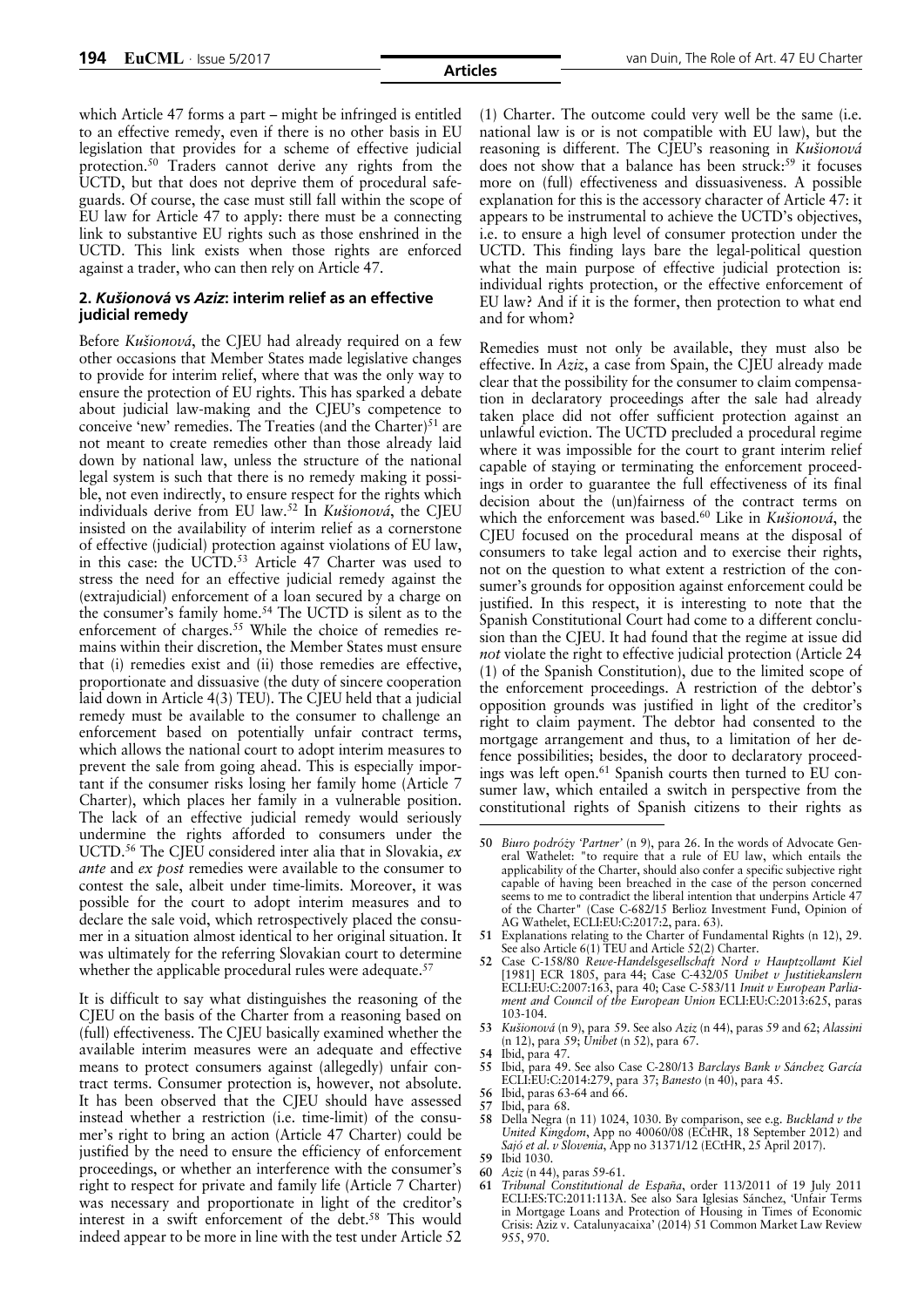**Articles**

European consumers, including the fundamental right to effective judicial protection.62 *Aziz* could be seen as an example of so-called "hidden constitutionalisation":63 although no (explicit) reference was made to Article 47 Charter, the judgment indirectly set a higher standard of fundamental rights protection, in a similar way as *Kušionová*.

#### **3.** *Sánchez Morcillo***: procedural equality**

*Aziz* provoked the creation of a 'new' remedy in the sense that a new opposition ground on the basis of (alleged) unfair terms was introduced in the Spanish Code of Civil Procedure.<sup>64</sup> The legislative reform gave rise to new issues. While the creditor could bring an appeal against a decision which, upholding an objection raised by the debtor, terminated the enforcement proceedings, the debtor was not allowed to bring an appeal vice versa if her objection was dismissed. This meant that the debtor, if she was a consumer, could not even base an appeal on the (alleged) unfairness of the terms of the mortgage agreement. In *Sánchez Morcillo I*, the CJEU held that the UCTD, read in conjunction with Article 47 Charter, must be interpreted as precluding such a system of enforcement.<sup>65</sup> This system offered incomplete and insufficient protection to consumers, who must have a reasonable opportunity to present their case in conditions that do not place them in a clearly less advantageous position compared with their opponent. The applicable rules did not sufficiently respect the right to an effective remedy, a fair trial and equality of arms.<sup>66</sup> It has been observed that the real problem was irreversibility, like in *Aziz*. <sup>67</sup> Article 47 in itself does not guarantee a right to appeal.<sup>68</sup> An asymmetric restriction of the recourse to appeal could perhaps have been justified in light of the creditor's privileged position as a mortgage holder and the fact that the decision in the enforcement proceedings does not have substantive *res judicata* effect. However, even though the consumer-debtor still has access to declaratory proceedings, that does not suspend the enforcement. This meant that the consumer-debtor would be in the same situation pre-*Aziz* once her objection was dismissed in the enforcement proceedings. The provision at issue was subsequently adjusted, so that the consumer-debtor could bring an appeal on the basis of unfair terms.69

In *Aziz*, the imbalance between the parties – a consumer visà-vis a bank – was considered in view of the potential unfairness of the contract terms at issue (Article 3(1) UCTD), not from a procedural point of view.70 *Sánchez Morcillo I* suggests that Article 47 Charter could be used as an argument to correct a lack of procedural equality between the parties, albeit to a limited extent. In *Sánchez Morcillo II*, a follow-up order,<sup>71</sup> the CJEU held that due to the limited scope of the UCTD, the grounds for an appeal brought by the consumer-debtor could be restricted to unfair contract terms review. The UCTD pursues the specific objective of re-establishing equality between consumers and traders.72 The principle of equality of arms did not extend the scope of consumer protection beyond the UCTD, so Spain was not required to put the parties on an equal footing in terms of their right to appeal.73 Like *Kušionová*, *Sánchez Morcillo I* shows that Article 47 Charter may function as a correction mechanism when national civil procedure is deemed to offer incomplete or insufficient protection in light of EU law.74 At the same time, *Sánchez Morcillo II* reveals the main constraint of Article 47: its accessory character. Neither Article 47 nor the full effectiveness of the UCTD can be stretched so far that a procedural inequality between the parties is completely removed. The CJEU took a restrained approach in *Pohotovost'* as well.75 There was

no EU legislation governing the role of consumer protection associations in individual proceedings and whether they must be entitled to intervene in support of an individual consumer. The CJEU held that Article 47 could not by itself serve as a basis for the extension of the right to an effective judicial remedy to consumer protection associations, which do not enjoy the same protection as individual consumers.76 A judicial remedy was still available to individual consumers. Otherwise, Article 47 might have been triggered; the possibility of bringing an action cannot be denied solely on the ground that EU law does not make express provision for it.77 The CJEU's approach could be subject to criticism. However, it shows that there are boundaries as to how much space the judiciary has for correcting an error or failure to act on the part of the legislature.78

#### **4.** *Banif Plus Bank* **and** *Biuro podróży 'Partner':* **a counterbalance**

There is typically one party who benefits more from EU legislation, such as the consumer who enjoys protection against unfair contract terms under the UCTD. That does not mean that the rights and interests of the other party no longer matter. In *Banif Plus Bank*, the CJEU held that the national court must respect the requirements of effective judicial protection by observing the principle of *audi alteram partem*. In the context of the UCTD, this means that both parties must be given the opportunity to present their views before a contract term can be found to be unfair and declared to be

- **64** Article 695.1.4 of the *Ley de Enjuiciamiento Civil*, insterted by *Ley 1/2013 de medidas para reforzar la protección a los deudores hipotecarios, reestructuración de deuda y alquiler social* of 14 May 2013.
- **65** *Sánchez Morcillo I* (n 9), para 51.
- **66** Ibid*,* paras 49-51.
- **67** Helena Diéz García, 'Igualdad de Armas Y Tutela Judicial Efectiva En El Art. 695.4 LEC Tras El Real Decreto-Ley 11/2014, de 5 de Septiembre: Crónica de Una Reforma Legislativa Anunciada (de Los AATC 70/ 2014, 71/2014, 111/2014, 112/2014 Y 113/2014 a La STJUE de 17 de Julio de 2014)' [2014] Derecho Privado y Constitución 229–230, 241,  $249.$
- **68** See e.g. Case C-169/14 *Sánchez Morcillo I* (n 9), Opinion of Advocate General Wahl ECLI:EU:C:2014:2110, para 43.
- **69** Article 695.4 of the *Ley de Enjuiciamiento Civil*, adapted by *Ley 9/2015 de medidas urgentes en materia concursal* of 25 May 2015.
- **70** *Aziz* (n 44), paras 68, 73 and 75. See also Immaculada Barral-Viñals, 'Aziz Case and Unfair Contract Terms in Mortgage Loan Agreements: Lessons to Be Learned in Spain' (2015) 4 Penn. St. J. L. & Int'l Aff. 69, 79, 83.
- **71** *Sánchez Morcillo II* (n 9), para 50.
- **72** Ibid, para 56.
- **73** See also Case C-543/14 *Ordre des barreaux francophones et germanophone v Conseil des ministres* ECLI:EU:C:2016:605, paras 40 and 42.
- **74** See also Półtorak (n 27) 50.
- **75** Case C-470/12 *Pohotovost' v. Vašuta* (see n 10), as distinct from Case C-76/10 *Pohotovost' v. Korčkovská* ECLI:EU:C:2010:685.
- **76** *Pohotovost'* (see n 9), paras 53-54.
- **77** See e.g. Case C-47/07 *Masdar v Commission of the European Communities* ECLI:EU:C:2008:726, para 50.
- This (again) depends on the context. For example, in the context of administrative proceedings in the area of environmental law, the CJEU appears to be willing to use Article 47 Charter to provide greater access to justice to non-governmental organizations: Case C-243/15 *LZ v Obvodný úrad Trenčín* ECLI:EU:C:2016:838 (also referred to as "*Brown Bears II*").

**<sup>62</sup>** Ibid 971. See also Fernando Gómez Pomar and Karolina Lyczkowska, 'Spanish Courts, the Court of Justice of the European Union and Consumer Law. A Theoretical Model of Their Interaction' (2014) 4 Indret <www.indret.com/pdf/1093.pdf>; Esther Arroyo Amayuelas, 'No Vinculan Al Consumidor Las Cláusulas Abusivas: Del Derecho Civil Al Procesal Y Entre La Prevención Y El Castigo' in E Arroyo Amayuelas and A Serrano de Nicolás (eds), *La Europeización del Derecho privado: cuestiones actuales* (Marcial Pons 2016).

**<sup>63</sup>** Hans-W Micklitz, 'Unfair Contract Terms – Public Interest Litigation before European Courts' in E Terryn, G Straetmans and V Colaert (eds), *Landmark Cases of EU Consumer Law: In Honour of Jules Stuyck* (Intersentia 2013) 649; Micklitz and Reich (n 19) 800; Iglesias Sánchez (n 4) 970.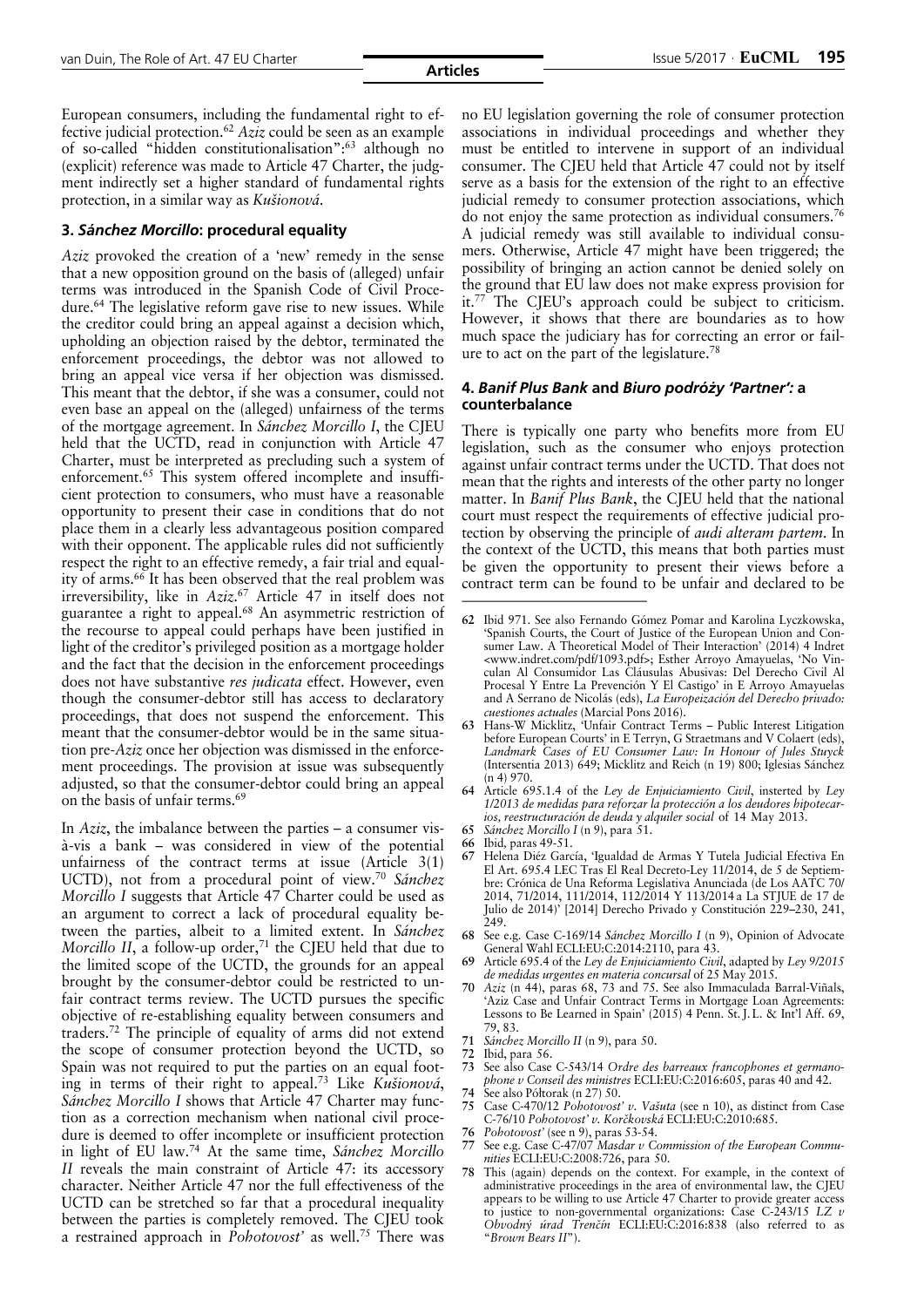not binding.79 The right to be heard cannot simply be bypassed by reference to the (full) effectiveness of the UCTD. This was confirmed in *Biuro podróży 'Partner'*, a case about a national register of unlawful standard contract terms aimed at enhancing the effectiveness of the prohibition on the use of unfair contract terms in Poland. A trader on whom a fine was imposed for the use of a term deemed to be equivalent to a term in the register, without having been a party to the proceedings culminating in the entry of that term in the register, must have the opportunity to challenge both the assessment of the conduct considered to be unlawful and the amount of the fine.<sup>80</sup> In the absence of a scheme of effective judicial protection for the trader, the UCTD must be interpreted in light of Article 47 Charter.<sup>81</sup> Although *Biuro* concerned administrative proceedings, it is relevant for civil proceedings as well. The effective protection of consumers under the UCTD cannot justify national legal measures at any cost; Article 47 Charter may provide a counterbalance.

In *Banif Plus Bank*, the CJEU held that the national court's obligation to observe the principle of *audi alteram partem*, which was an element of the basic principles of the domestic judicial system, was not incompatible – note the double negation – with the principle of effectiveness. This obligation was not an obstacle that compromised the effectiveness of the protection provided by the UCTD for the benefit of consumers.82 Indeed, upholding procedural safeguards for traders does not automatically lead to a lower level of consumer protection, which would run counter to the objectives of the UCTD. In its negative, controlling or eliminatory function, the principle of effectiveness removes obstacles to the enforcement of EU law.83 Article 47 Charter appears to be phrased more positively: it encompasses the right to be heard as a 'positive' requirement. It could also be used constructively where it entails supplementing existing instruments or filling gaps.84 In this respect, *Kušionová* suggests that Article 47 and the (consumer-oriented) full effectiveness of the UCTD are two sides of the same coin. However, *Biuro podróży 'Partner'* demonstrates that they are not. Article 47 protects both parties, not only consumers. This brings us back to the question how the rights and interests of the parties are to be balanced against each other.

#### **IV. The correlation between Article 47 of the Charter and the (full) effectiveness of EU law**

#### **1. What is in the balance…**

It has been submitted that the classical proportionality test for fundamental rights (see Article 52(1) Charter) concentrates too much on the rights of only one party, and does not sufficiently take account of the rights and interests of both sides.<sup>85</sup> Article 47 Charter protects both parties to the proceedings. It comprises both the horizontal and the vertical dimension at the same time. As we have seen in *Kušionová*, Article 47 could have been used to strike a balance between the creditor's interest in a swift debt enforcement and the consumer-debtor's right to take legal action, and between the need for legal certainty and a critical assessment of rules that may adversely affect one of the parties (whether a consumer or a trader). The application of Article 47, read in conjunction with substantive EU rights such as those embodied in the UCTD, allows courts to take the parties' position vis-à-vis each other and their socio-economic circumstances into account.86 In *Kušionová*, the CJEU could have paid more attention to the rights and interests of the creditor. Even though that might not have significantly changed the outcome, it would have acknowledged the private-law nature of the legal

relationship between the parties. In *Sánchez Morcillo I*, the imbalance between the parties was taken into consideration. The enforcement regime at issue favoured the creditor too much, to the detriment of the consumer. Both judgments also have a social dimension where they refer to the consumer's family home.87 EU consumer law may provide an indirect remedy against foreclosure and the over-indebtedness of consumers.<sup>88</sup> Article 47 highlights the role of civil courts in providing effective judicial protection, in particular to consumers as weaker parties. A traditional private law approach would push the vertical dimension to the background. By contrast, the principle of effectiveness allows for a balancing between the objectives of EU law – i.e. its effective enforcement – and the (procedural) interests of the Member States, but it would do less justice to the horizontal dimension.<sup>89</sup> Article 47 appears to be not so much aimed at solving conflicts between EU law and national law as it is geared towards individual rights protection. It could shift the focus from the (full) effectiveness of EU law on a systemic level to the protection of (procedural) rights on the level of the parties to the dispute.90 However, it is too early to say that such a shift in focus is taking place.

#### **2. An extra guarantee**

It is still unclear if and to what extent Article 47 Charter and the (full) effectiveness of EU law overlap, and it is difficult to predict which test will be applied in which case.<sup>91</sup> Last year, the CJEU missed an opportunity to give more clarity about the correlation between Article 47 and the principle of effectiveness in *Finanmadrid*. The referring court wanted to know whether Spanish legislation governing the (national) orderfor-payment procedure was compatible with the Charter. The creditor could obtain an order issued by a court registrar, without judicial involvement. A judge would only be involved in the case when the amount was incorrect or when the debtor contested the claim. The order would have *res judicata* effect. At the enforcement stage, the court could no longer examine whether there were any unfair contract terms. The CJEU concluded that the procedural arrangement at issue was liable to undermine the effectiveness of the protection intended by the UCTD, but did not find it necessary to answer the questions regarding the Charter.<sup>92</sup> This is curious in view of the CJEU's own statement that, when requested to

**80** *Biuro podróży 'Partner'* (n 9), para 40.

- **83** See e.g. Reich (n 16) 302–303; Arthur Hartkamp, *European Law and National Private Law: Effect of EU Law and European Human Rights Law on Legal Relationships between Individuals* (2nd edition, Intersentia 2016) 100.
- **84** See e.g. Krommendijk (n 10) 1401–1405; Hartkamp (n 83) 99. For a national example, see Leeuwarden Court of Appeal (the Netherlands), judgment of 5 July 2011 ECLI:NL:GHLEE:2011:BR2500, para 3.6.
- **85** Hugh Collins, 'The Constitutionalization of European Private Law as a Path to Social Justice?' in Hans-W Micklitz (ed), *The Many Concepts of Social Justice in European Private Law* (Edward Elgar Publishing 2011) 146.
- **86** Mak (n 5) 242. See also Aurelia Colombi Ciacchi, 'European Fundamental Rights, Private Law, and Judicial Governance' in Hans-Wolfgang Micklitz (ed), *Constitutionalization of European Private Law* (Oxford University Press 2014) 126.

- **88** Barral-Viñals (n 70) 71. See also Irina Domurath, Guido Comparato and Hans-W Micklitz (eds), *The over-indebtedness of European consumers: a view from six countries* (EUI LAW 2014/10) 114 <http://cadmus.eui.eu//handle/1814/32451>.
- **89** The so-called 'procedural rule of reason'. See e.g. Bobek (n 36) 310; Hofmann (n 20) 1216; Schebesta (n 28) 856–857; Prechal (n 12) 151.
- **90** See also Engström (n 26) 592.
- **91** See also Nowak (n 39) 31–32.
- **92** *Finanmadrid* (n 9), paras 46 and 56-57 respectively.

**<sup>79</sup>** *Banif Plus Bank* (n 9), paras 28-31.

**<sup>81</sup>** Ibid, para 26.

**<sup>82</sup>** *Banif Plus Bank* (n 9), paras 33-34.

<sup>87</sup> Della Negra (n 11) 1021.<br>88 Barral-Viñals (n 70) 71.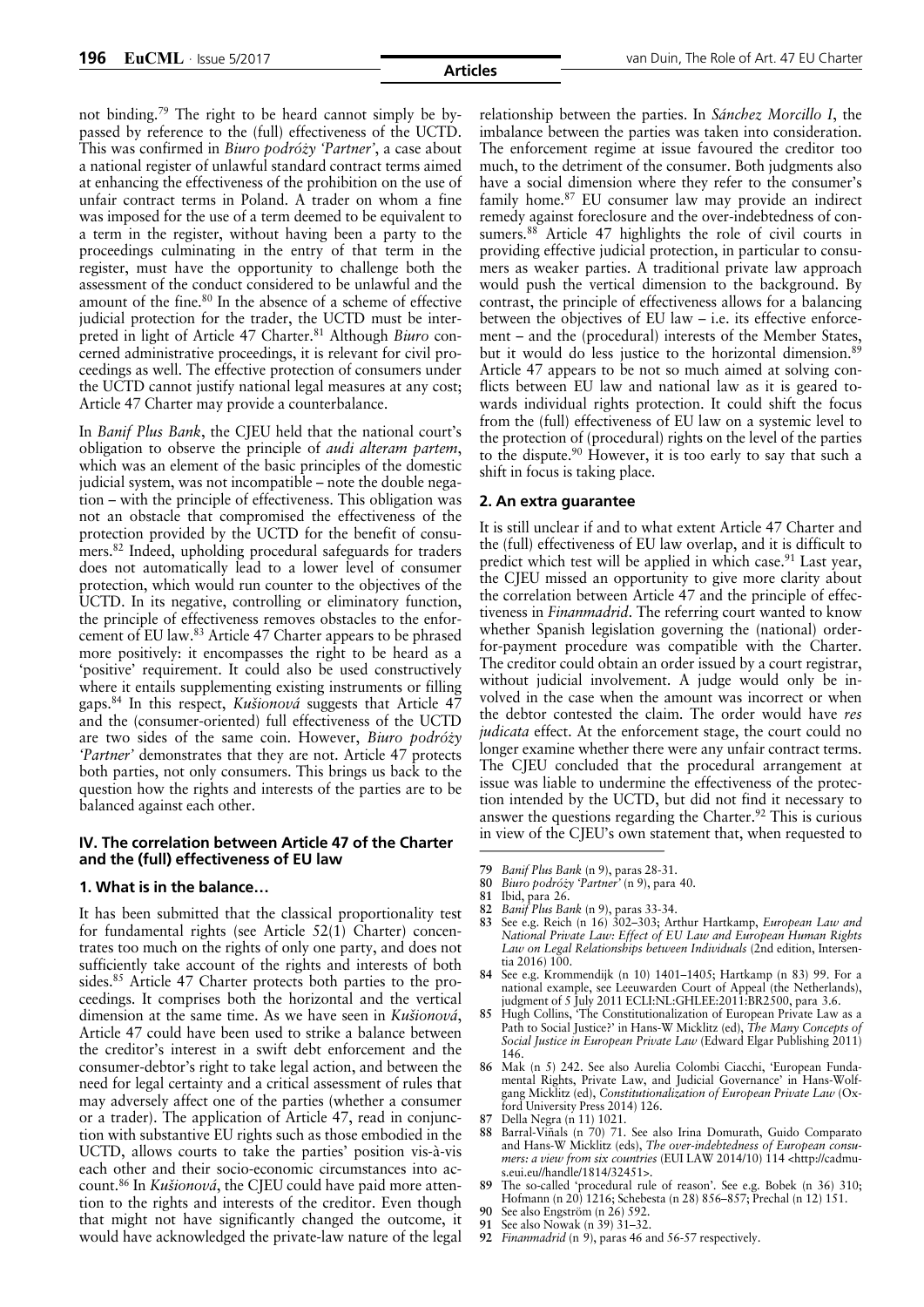give a preliminary ruling, it must provide all the guidance as to interpretation the national court needs in order to determine whether legislation falling within the scope of EU law is compatible with EU fundamental rights.<sup>93</sup> There may be various explanations as to why the CJEU did not assess the compatibility of the legislation at issue with the requirements of the UCTD in light of the Charter, as it had been requested to do.94*Finanmadrid* could be regarded as an example of "hidden constitutionalisation" where it improved the judicial protection of consumers. There was a significant risk that they would not contest the claim in time. Advocate General (AG) Szpunar had observed in his Opinion that a significant burden was thus placed on consumers as defendants, requiring them – and not the claimant – to initiate contradictory proceedings. Therefore, the enforcement court must have the power of *ex officio* control as a last resort.95

Perhaps the CJEU found that Article 47 Charter had nothing to add to the (full) effectiveness of EU law. Perhaps it agreed with the view of AG Szpunar that Article 47 constitutes only a minimum level of protection. Then Article 47 would only apply to (procedural) rules which obstruct access to court, i.e. in case a remedy is completely absent.<sup>96</sup> To support his view, AG Szpunar referred to the CJEU's case law on Regulation 44/2001.97 It can nevertheless be contended that due to its accessory character, Article 47 cannot simply be disconnected from the substantive EU rights it pertains to; its implications may vary across different areas of law. Effective judicial protection in consumer law – where the notion of an imbalance between the parties is key – may entail different requirements than in private international law, where different instruments of EU law apply and thus, different considerations and objectives.98 This requires a different balancing exercise. A restriction of the rights of the defence that would be justifiable under Regulation 44/2001 may not be justified in the context of the UCTD, where consumers are involved. The fact that the defendant is a consumer may necessitate a higher level of protection. Indeed, in another Spanish case with regard to a similar type of procedure, the risk that consumers would be pressured into paying instead of lodging an objection before a court was one of the reasons for AG Kokott to conclude that the procedural rules at issue were contrary to the UCTD as well as Article 47 Charter.<sup>99</sup> Article 47 does not only require the existence of a judicial remedy, it also relates to the effects of that remedy and the way it can be obtained (due process). Article 47 is more than a last resort: it may operate as an extra guarantee of consumer rights. That it might not always change the outcome does not reduce the requirements of effective judicial protection to a minimum level.

#### **3. A positive function?**

In all four key judgments discussed in this article, the CJEU has formulated 'positive' requirements as to the content of (judicial) remedies and procedural safeguards. Such a positive function is not uncontroversial. It has, for instance, been argued that the concept of effectiveness has no internal limits, so that it could be used to legitimize almost any result; therefore, it should not be overextended.100 The same is true for Article 47 Charter: its application cannot be stretched too far, as illustrated by *Sánchez Morcillo II* and *Pohotovost'*. As a self-standing provision, it may not be specific enough to provide a yardstick against which national law can be tested. It is phrased broadly, and it is less clearly defined than the substantive provisions of EU law it pertains to. Article 47 entails an obligation for the Member States to create and maintain a system safeguarding the right to an effective remedy and a fair trial,<sup>101</sup> parallel to Articles 6 and 13 ECHR. In this respect, Mak recalls the '*Schutzgebotsfunktion'* of fundamental rights, which refers to a duty to guarantee effective protection and which depends on positive action from public authorities, including the courts.<sup>102</sup> It is nevertheless unclear whether Article 47 Charter is sufficient in itself to confer an individual right on private parties which may be invoked as such.<sup>103</sup> It could be said that Article 47 intensifies the duty of national (civil) courts to interpret national law in accordance with EU law.<sup>104</sup> Directives like the UCTD do not have direct effect and do not warrant a *contra legem* interpretation of national law.105 However, if consistent interpretation with the UCTD is not possible, Article 47 may provide a basis to set aside national law aside in so far as it is incompatible with the fundamental right to effective judicial protection.106 Even though the Member States have procedural autonomy, the UCTD must still be applied in conformity with Article 47. When EU law precludes a certain national legislative scheme because it offers insufficient or incomplete protection, the question remains how that scheme should be changed and whether the necessary (structural) changes should be brought about by the national court or by the legislator and what impact that has on the legal relationship between the parties.

### **V. Conclusion**

In this article I have explored the role of Article 47 Charter in cases concerning national remedies and procedures under the UCTD. On the one hand, *Kušionová* and *Sánchez Morcillo* (*I* and *II*) indicate that Article 47 is mainly used as an additional supporting argument when it comes to the procedural position of consumers. On the other hand, *Banif Plus Bank* and *Biuro podróży 'Partner'* show that it is not only about the (full) effectiveness of EU law: Article 47 protects *both* parties, and it may tip the balance towards individual rights protection over the effective enforcement of EU law. It seems to go beyond providing a minimum level of protection: the CJEU has referred to Article 47 as an extra argument to pose requirements as to the content of judicial remedies and procedural safeguards that must be available in the context of the UCTD. The case law sketches a picture of Article 47 having the characteristics to play a large(r) role in European private law adjudication, while simultaneously having some major

- **105** See Case C-282/10 *Dominguez v Centre informatique du Centre Ouest Atlantique* ECLI:EU:C:2012:33, para 42.
- **106** Collins (n 85) 157. For an example outside the context of the UCTD, see *Vidal-Hall v Google Inc.* [2015] EWCA Civ 311.

**<sup>93</sup>** *Åkerberg Fransson* (n 13), para 19.

**<sup>94</sup>** In a similar case, AG Kokott has argued that an interpretation of Article 47 Charter would be relevant to the judgment to be given by the CJEU: Case C-503/15 *Margarit Panicello* (n 9), Opinion of AG Kokott ECLI: EU:C:2016:696, paras 112-118.

**<sup>95</sup>** Case C-49/14 *Finanmadrid* (n 9), Opinion of AG Szpunar ECLI:EU: C:2015:746, paras 62 an 72.

**<sup>96</sup>** Krommendijk (n 10) 1412–1413.

**<sup>97</sup>** Regulation 44/2001 on jurisdiction and the recognition and enforcement of judgments in civil and commercial matters (Regulation 44/2001, often also referred to as "Brussels I Regulation"). As per 10 January 2015, Regulation 44/2001 has been replaced by Regulation 1015/2012 on jurisdiction and the recognition and enforcement of judgments in civil and commercial matters (recast).

**<sup>98</sup>** Compare e.g. *A. v.B.* (n 24), para 51 and *Hypotečni banka* (n 9), paras 48-53 with the Opinion of AG Szpunar (n 95), paras 72 and 94.

**<sup>99</sup>** Case C-503/15 *Margarit Panicello* (n 10), Opinion of AG Kokott (n 94), para 136.

**<sup>100</sup>** See also Engström (n 26) 588; Bobek (n 36) 316; Micklitz (n 38) 379; Gerstenberg (n 19) 614.

**<sup>101</sup>** Beijer (n 13) 138.

**<sup>102</sup>** Mak (n 5) 243. See also Collins (n 85) 160.

**<sup>103</sup>** See Article 52(5) Charter; Case C-176/12 *Association de mediation sociale v Union locale des syndicats* CGT ECLI:EU:C:2014:2, para 47. **104** Collins (n 85) 156.